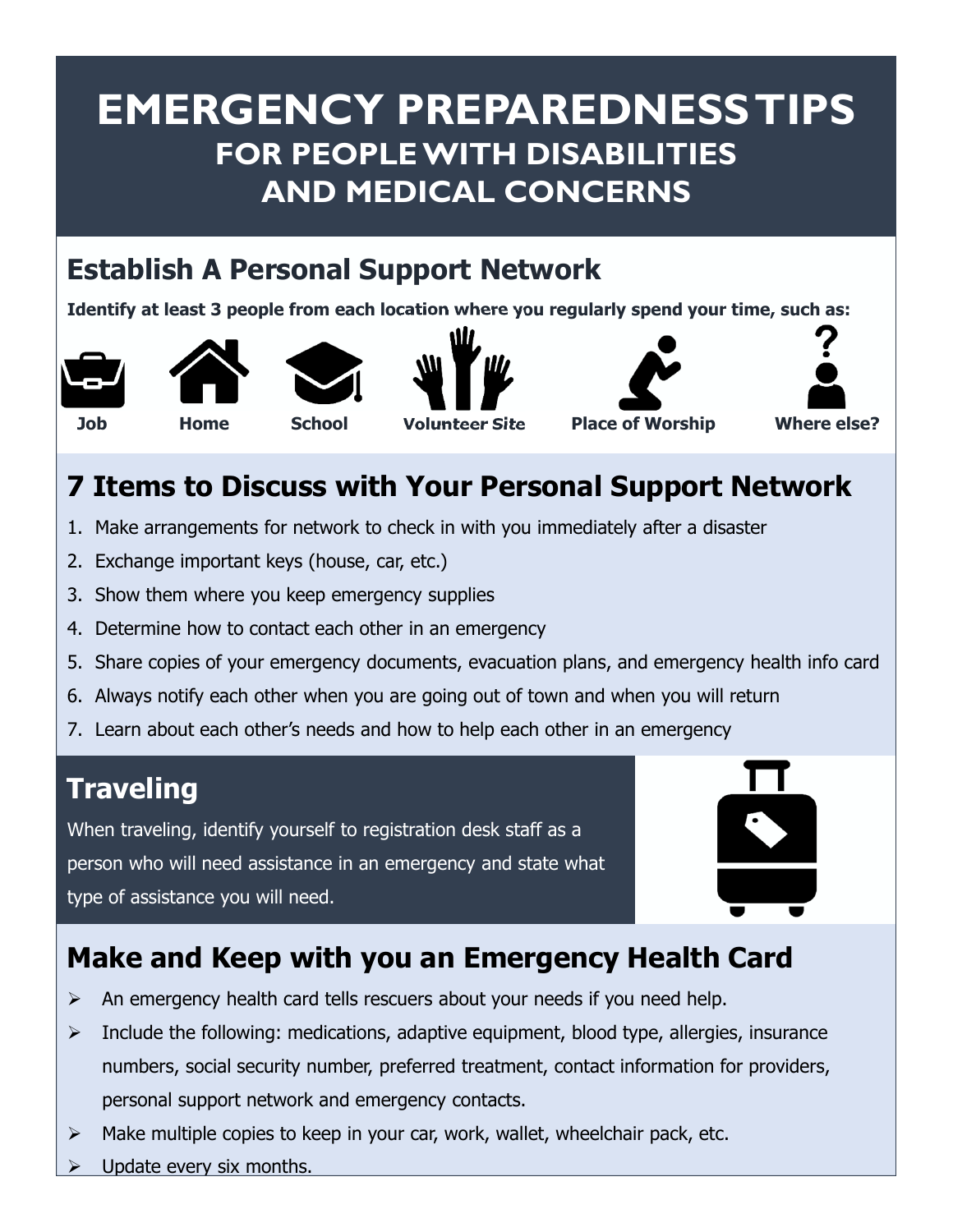#### **Emergency Contact List**

It can be easier to place an out-of-state call from a disaster area than from within. Ask friends or relatives who live out of the area to help organize communication between you and your family.



Besides emergency out-of-town contacts, include your personal support network, equipment vendors, doctors, utility companies, employers, schools, and day care centers.

#### **Emergency Documents**

Keep these in a sealed freezer bag in all of your emergency supply kits:

• Health card

- Wills
- Deeds
- Charge and bank accounts
- Birth, marriage and death certificates
- Family social security numbers
- Insurance documentation

#### **Communication: Practice Assertiveness Skills**

Be prepared to give clear, specific, and concise instructions and directions: "Take my oxygen tank,"

"Take my wheelchair," "Take my gamma globulin from the freezer," etc.

Be prepared to request special accommodation from disaster personnel.





#### **Carry these Supplies with You at All Times:**

- Emergency Health Card
- Instructions on personal assistance needs and how best to provide them
- Medicine/copies of prescriptions (at least 1 week's supply)
	- Signaling device (whistle, bell, etc.)
	- Small battery operated radio and extra batteries
- Copy of emergency documents
- Flashlight on key ring

#### **Do not expect shelters or**

## **first aid stations to meet**

#### **your supplies needs.**

Plan for enough disability-related supplies to last for up to two weeks.



#### **Medicine**

Maintain a 7 to 14 day supply of essential medicine. Work with your doctor to obtain extra medicine and ask how to store them.

Content from ilrcsf.org Images from https://www.flaticon.com/authors/freepik Images from https://www.thenounproject.com Images from https://www.iconfinder.com